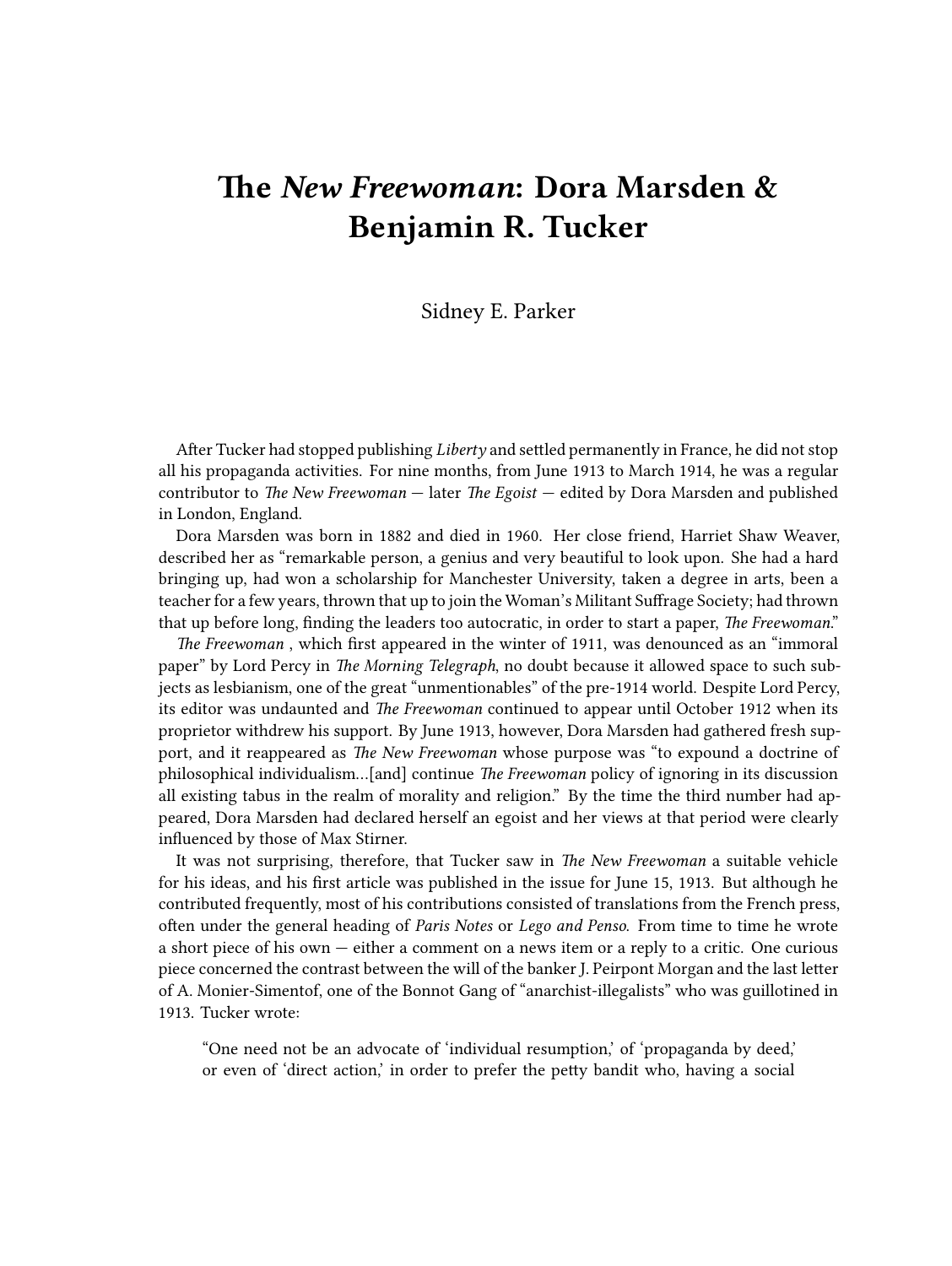ideal, seeks to further it by an isolated act of violence, though knowing thereby he bares his neck to the knife, to the giant bandit who, believing in society as it is, and having no ideal but his own aggrandizement, realizes it by forging and wielding the mighty weapon of legal monopoly to despoil a whole people of their products and their liberties, and who, wolfish devourer of the flock, continues, even after his death, to bathe in the Blood of the Lamb."

Tucker's preference for someone who robbed banks to someone who used banks to rob, reads rather strangely in view of his violent denunciation, some 25 years earlier, of certain followers of Johann Most who sought to further their "social ideal" by insuring houses and then setting fire to them. Even stranger was his use of this term, "social ideal," to justify his preference, for such a moralistic evaluation hardly squared with his claim to be Stirnerian egoist.

In another comment Tucker replied tartly and more consistently to a Columbia University professor who had complimented suffragettes on their "fibre" in taking the consequences of their "crimes":

"To say that a rebel is bound in honour to take the consequences is to declare the victim the tyrant's debtor, and is superstition pure and simple! A rebel against the State is contemptible if he complains of the consequences of his rebellion, but certainly he is entitled to avoid them if he can, and, in doing so, he shows not lack of fibre, but possession of wit."

Dora Marsden made no comment on these early contributions, but given her own Stirnerian approach it was only a matter of time before the "social idealist" in Tucker provoked her into a debate with him. And Tucker did just this in an article published in the issue for October 1, 1913, entitled, *Proudhon and Royalism*.

In this article, Tucker attacked the French royalists gathered around Leon Daudet's paper *L'Action Francaise*. These "neoroyalists" had enrolled Proudhon in the ranks of their precursors and had founded a *Cercle Proudhon* which published a bi-monthly review, *Cahiers du Cercle Proudhon*. According to Tucker these "impudent young rascals" wanted a restored monarchy to institute "a regime of decentralization that shall guarantee numerous individual liberties now more and more endangered by democracy and socialism." Although he thought that the neo-royalists appropriation of Proudhon would lead people to read the latter's works, Tucker protested strongly against what he saw as their one-sided presentation of Proudhon's ideas. "Democracy," he wrote, "is an easy mark for this new party, and it finds its chief delight in pounding the philosopher of democracy, Rousseau. Now, nobody ever pounded Rousseau as effectively as Proudhon did, and in that fact the *Cercle Proudhon* finds its excuse. But it is not to be inferred that, because Proudhon destroyed Rousseau's theory of the social contract, he did not believe in the advisability of a social contract, or would uphold a monarchy in exacting an oath of allegiance." Proudhon "found fault with existing society" because it was not based on a "social contract." Tucker wanted to "expose the fraud" of the French royalists' championing of Proudhon and he sought to do so by quoting a long extract from *The General Idea of the Revolution in the 19th Century*, the conclusion of which read:

"The law is clear, the sanction still more so. Three articles, which make but one  $-$  that is the whole social contract. Instead of making oath to God and his prince, the citizen swears upon his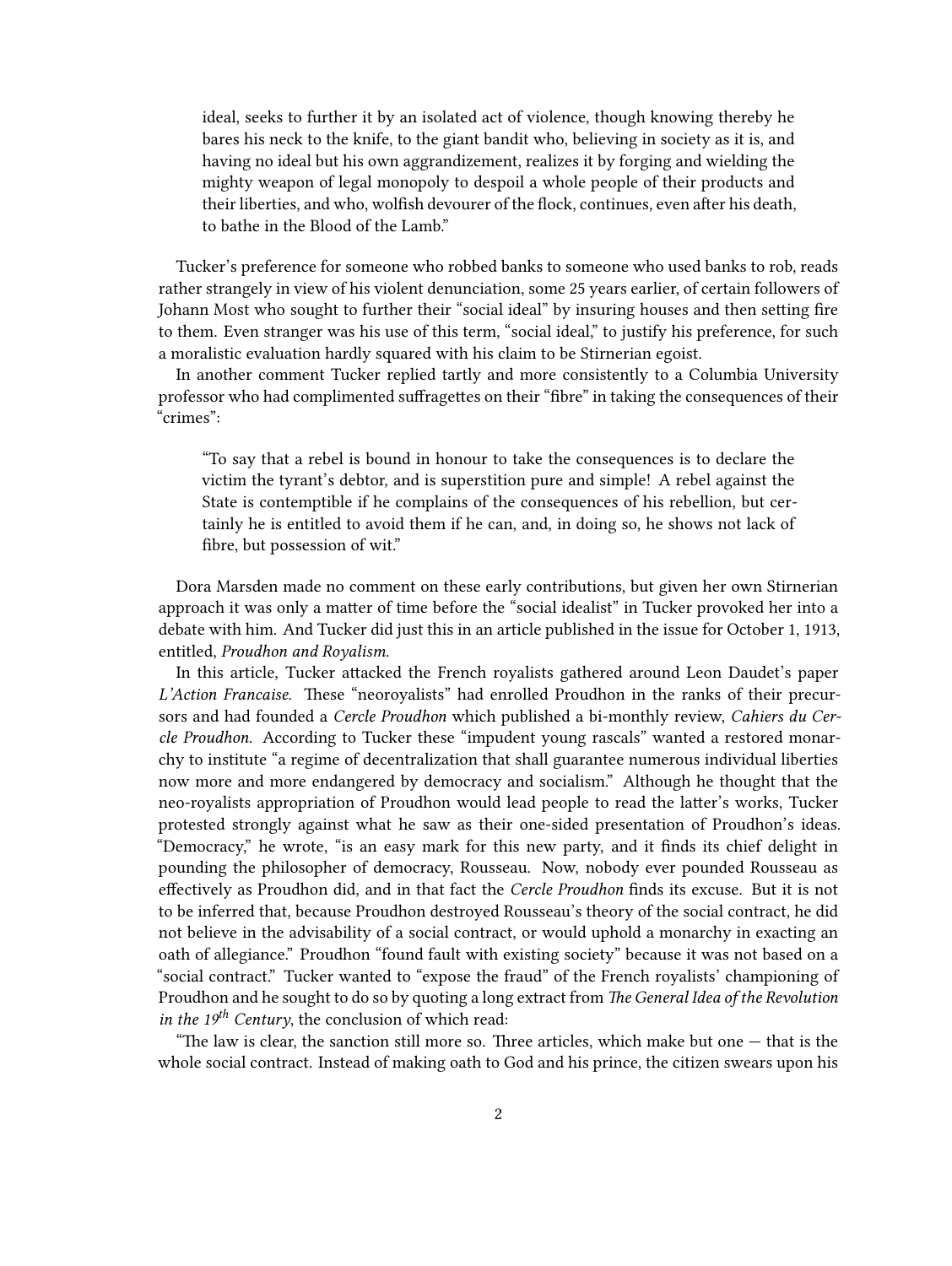conscience, before his brothers and before Humanity. Between the two oaths there is the same difference as between slavery and liberty, usury and labour, government and economy, God and man."

As if anticipating sharp rejoinders from Stirnerians, Tucker remarked of the extract as a whole: "Leaving out the words 'good,' 'wicked,' 'brute,' and 'Humanity,' which are mere surplussage here, this extract, I think, would have been acceptable even to Max Stirner as a charter for his Union of the Free.'"

Dora Marsden, however, was not convinced. In the following issue, that for October 15, she wrote that Proudhon's "outlined Social Contract" is "a very dragon, big and very impossible in everything except words. If we outlined a scheme for building a block of flats as high as St. Paul's, with lily-stalks for materials, and carefully went into the joys of living therein, and assessed the penalty for occupants who damaged the joinery, may we say, we should consider we were doing very similar to that which Proudhon does in outlining the social contract. It need not be asserted…that we consider Proudhon was a blazing light in a dark age, but the passage quoted…shows him at his worst. If it were the boyish essay of a youth in his teens, with the instinct of the pedagogue, we should put a pencil through half of it as bombast and fustian. The half left would consist of adjectives and prepositions. It is the kind of thing that overpowers our mental digestion."

Tucker replied in the November 15 issue. Dora Marsden's criticisms "seem to have been directed in part" at Proudhon's "style and in part at his sanity." Regarding his style "the competent of France generally class Proudhon with Michelet and Balzac as prominent among those whom the Academy ignored to its own disgrace." However, "of greater interest and importance would be her contention that it is insane to suppose that people can associate for mutual protection on the basis of a contract defining the protective sphere if it were supported by any reasons. But I find none in her paragraphs." Dora Marsden's mistake lies in the assumption that "our evolution into a society founded on contract involves…the necessity of erecting a new social structure separate from that which now exists…The passage from Proudhon wanted "a dissolution of government into the economic organism" in which the functions of the State would be gradually "lopped of" and those which were "useful and non-invasive would be taken over by voluntary associations of workers."

In the same issue Marsden retorted: "We frankly do not understand why Mr. Tucker, an egoist, and Stirner's English publisher, does not see the necessity of cleansing current language of padding as a preliminary of egoistic investigation. It is a task which pioneers of a new branch of science are always faced with. Stirner himself worked like a navvy on the job. As for Proudhon, we are entirely beyond the reach of the verdict of opinion among 'those who know' and we are not moved by the fact that Proudhon was at the 'zenith of his power' when he wrote *The General Idea*. When he is looking at things as they exist he is a strong searchlight; when he is trying to woo his readers to his solutions, he uses method of cajolery which are positively repellent, and makes style a thing not to be mentioned."

Back came Tucker in the December 15 issue. He claimed that he had succeeded in "having elicited from [Marsden] a new appreciation of Proudhon, which, if still inadequate, is at least more generously specific in its allotment to the credit side of that author's long account." However, "as to the main contention — whether it is crazy to think of voluntary co-operation for defence, in conformity with a voluntary contract fixing the limits of such co-operation, as a possibility of the future — we are no further forward than before; for Miss Marsden still neglects to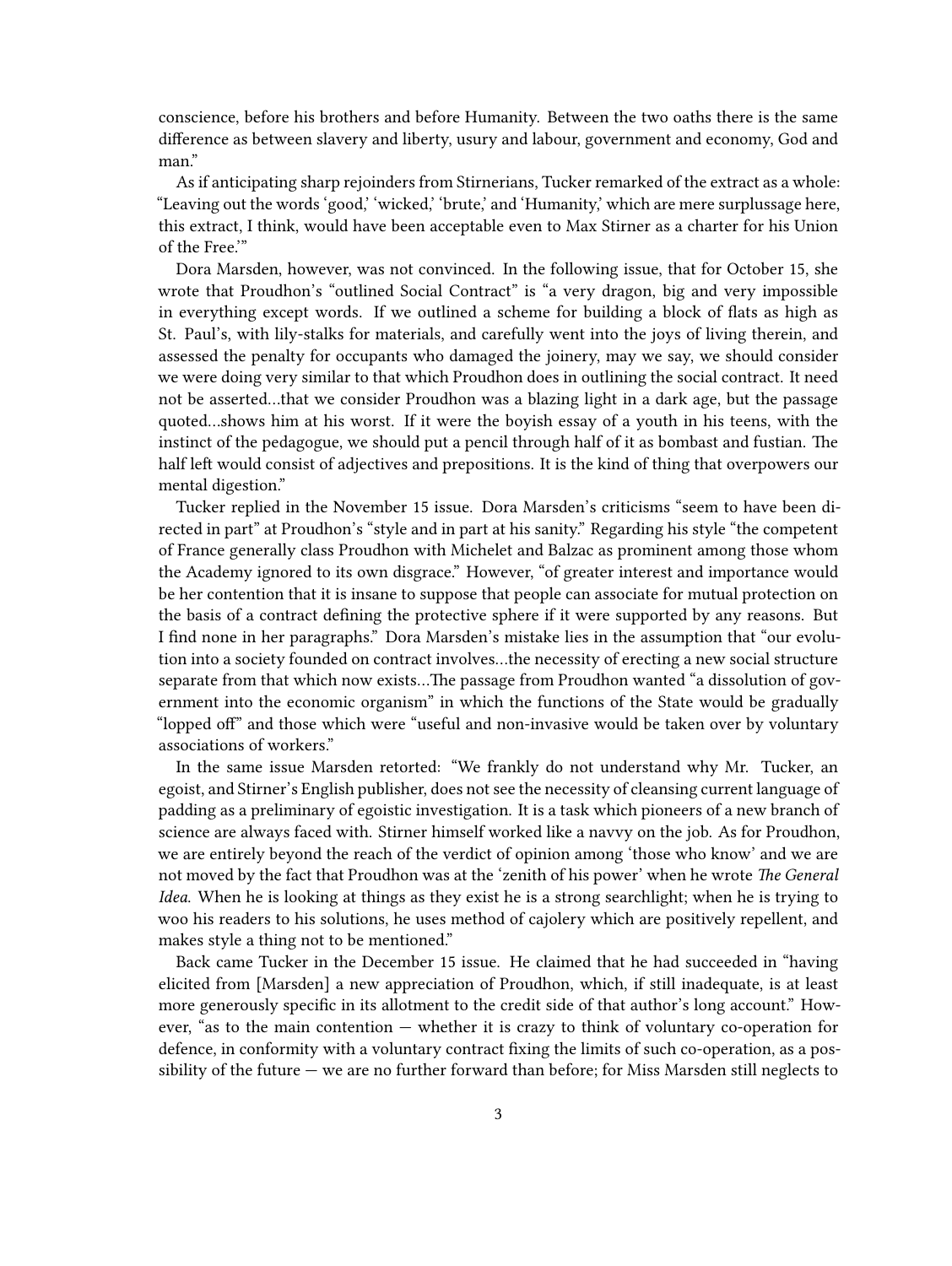supply a reason why a person who pursues that ideal will find his proper environment within the confines of a madhouse. Until such is forthcoming, the discussion cannot proceed."

Tucker also introduced a new note into the debate. In the October issue, replying to "some American friends," Marsden had stated that her paper "stands for nothing…It has no 'Cause.' All that we require of it is that it remain flexible and appears with a different air each issue. Should an influence come in to make it rigid, as happens in all other papers, it would drop from our hands immediately." Tucker challenged: "May I ask for an explanation of the sub-title: 'An Individualist Review'? And what did Miss Marsden mean when she said that the paper was 'not for the advancement of woman, but for the empowering of individuals'? My interest in the paper grows out of my belief that it 'stands for' such empowering…If I am wrong; if in truth, *The New Freewoman* is not, or is no longer, a co-ordinated effort toward a definite end, but has become, instead, a mere dumping-ground for miscellaneous wits, then…my interest will diminish materially and speedily."

It was somewhat late in the day for Tucker to have discovered that *The New Freewoman* was a "miscellaneous" publication, since it had been that from the start, as indeed, had been its predecessor. The reason for such a belated discovery was, I suspect, a need to find an excuse for breaking off collaboration with the paper, the article in which he made the remark being the last he contributed.

Dora Marsden did not return to the debate proper until January 15, 1914, by which time *The New Freewoman* had changed its title to *The Egoist*. "Mr. Tucker," she wrote, "has informed us that the argument cannot proceed until we have explained" why "it is a sign of insanity for people to 'associate for mutual protection, on the basis of a contract defining the protective sphere,' because we said that Proudhon's outline of the Social Contract with the powers and penalties attaching thereto seemed as valuable as a scheme for building flats with lily-stalks." This was not the case. Contracts are as natural to make "as it is for men to laugh, talk, and sigh… But as a matter of fact we had not arrived at the point of considering whether contracts were good or bad. The theatricality of Proudhon's style with its faked matter and pompous manner rendered it impossible… As for the lily-stalks… they were intended to refer to M. Proudhon's assumptions regarding human nature. We meant that the kind of people he describes never walked on earth: figures with no genuine insides, stuffed out with tracts from the Church of Humanity and the Ethical Society."

Outraged by this rough handling of his hero, Tucker wrote a letter to Marsden announcing that he was no longer going to write for *The Egoist*. In the issue for March 3, she took the occasion to develop her attitude towards anarchism. Tucker, she stated, "who is perhaps the best-known living exponent of Anarchism and hitherto an unwearying friend of *The Egoist* has informed us that we are not Anarchist. We are rather 'Egoist and Archist,' that 'combination which has already figured largely in the world's history.' The first thing to be said anent that is, that if it is so we must manage to put up with it. If to be an Archist is what we are, then we prefer Archism to Anarchism which presumably necessitates our being something different."

The point at issue is "whether in Anarchism, which is a negative term, one's attention fixes upon the absence of a State establishment, that is the absence of *one* particular *view of order* supported by armed force with acquiescence as to its continued supremacy held by allowing it a favoured position as to defence in the community among whom it is established; or the absence of every kind of order supported by armed force and maintained by the consent of the community, but the *presence* of that kind of order which obtains when each member of a community *agrees to*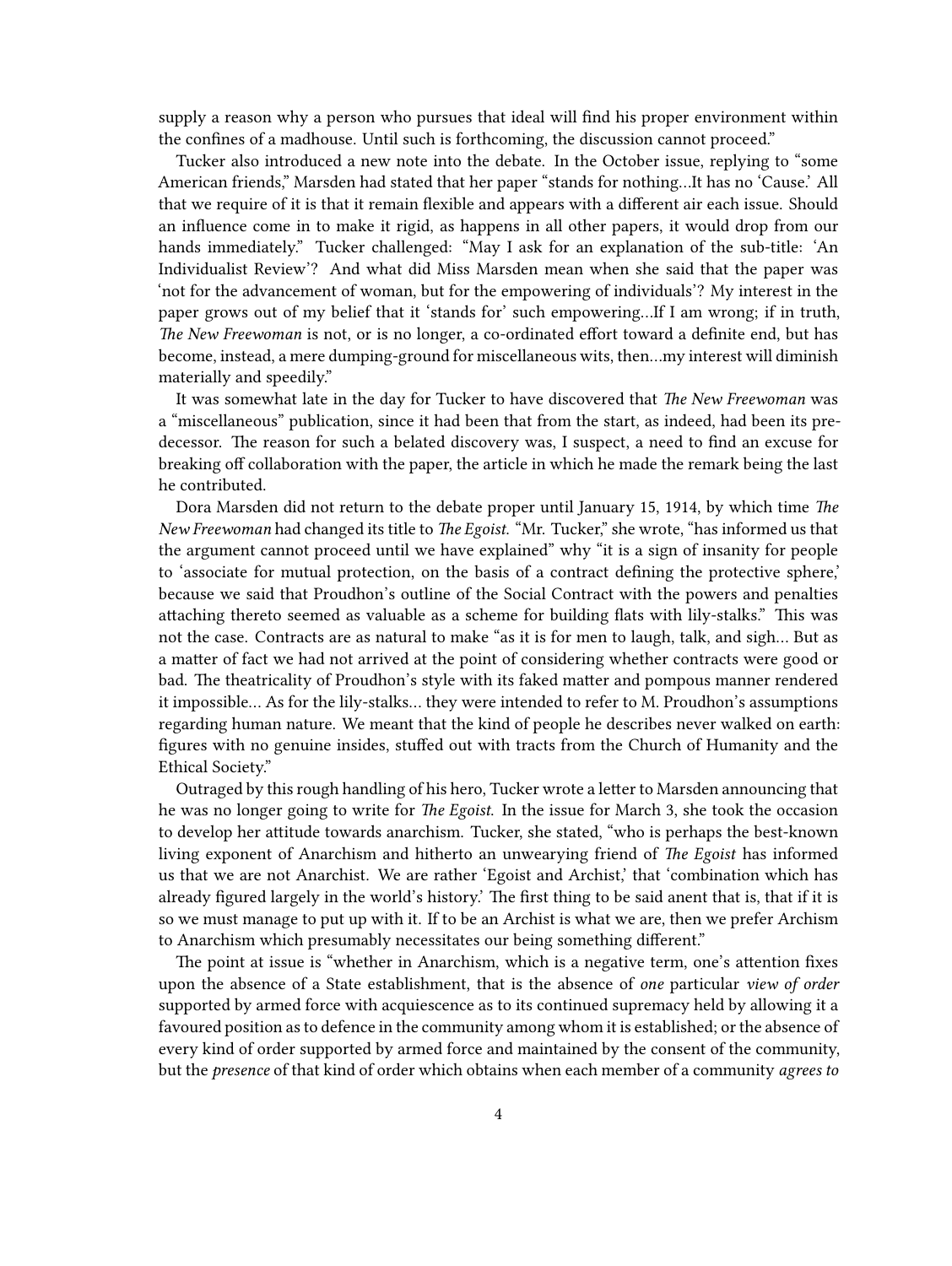*want only* the kind of order which will not interfere with the kind of order *likely to be wanted* by individuals who compose the rest of the community..The first half is what we should call Egoistic Anarchism which *The Egoist* maintains against all comers. The second, which is that of our correspondent,…has in our opinion no claims at all that are not embedded in a hundred confusions as to the label Anarchism. We should call it rather a sort of Clerico-libertarian-Anarchism…It represents more subtle, more tyrannical power of repression than any the world has yet known, its only distinction being that the Policeman, Judge, and Executioner are ever on the spot, a Trinity of Repression that has a Spy to boot, i.e., 'Conscience,' the 'Sense of Duty'… Compared with the power of egoistic repression the Ego comes up against an ordinary 'State,' that which it meets in the shape of conscience is infinitely more repressive and searching. The Archism which is expressed in the Armies, Courts, Gowns and Wigs, Jailers, Hangsmen and what not, is but light and superficial as compared with our Clerico-libertarian friends."

Marsden declared herself in favour of anarchism if it meant the abolition of the State, but not if it meant to substitute for the State "the subtle and far more repressive agency of Conscience with its windy words and ideas." The trouble with the "clerico-libertarians" is that they want "the self to 'rule' but it must first *change itself*." She was not for such an idealized and illusionary "self," but for "vulgar simple satisfaction according to taste — a tub for Diogenes: a continent for Napoleon: control of a trust for a Rockefeller: all that I desire for me: *if we can get them.*"

If the combination of egoist and archist "has already figured largely in the world's history" it shows that it *works* and if that is so then its analysis will indicate "the reason why the libertarian, humanitarian, idealist cure-alls won't go down: the reason why they won't and the knowledge of what will." It is because socialists, communists and  $-$  "in the main"  $-$  anarchists, surround the goods of the world with sacred principles and want to make them the "property of all" that things are as they are. "Whereupon the few 'respectless' ones divide up the lot between them. The sooner the poor become 'Archists,' therefore, the better."

The issue of March 16 carried a letter from Tucker accusing Marsden of "a most ludicrous misapprehension of the Anarchist position." He had, however, no intention of setting her right. If she found "Egoism and Anarchism" satisfactory "Against what is *The Egoist* rebelling? Against rebellion? Or, having discovered that you are not an Anarchist, am I now to discover that you are not even a rebel?"

Marsden replied that she refused "to answer to 'Rebel,'" preferred "not to be called 'Pragmatist,'" was quite willing to "not — according to Mr. Tucker — be called 'Anarchist,'" but responded readily to "Egoist."

On that note the debate ended.

Had he also replied Tucker would no doubt have repudiated Marsden's claim that he believed in such "spooks" as "conscience" and "duty," and might have pointed out that such beliefs could be more properly ascribed to "clerico-libertarians" like Godwin, Kropotkin, and Tolstoy. Nonetheless, even if she had not fully understood Tucker's anarchism, Dora Marsden had put her finger on the curious blindness regarding Stirner's view of Proudhon that afflicted Tucker and his associates — including even the usually perspicacious James L. Walker, author of that admirable complement to *The Ego and His Own*, *The Philosophy of Egoism*. For it was not simply the "surplussage of words" referred to by Tucker that Stirner found unacceptable about Proudhon. Stirner's case against Proudhon was that his doctrine was shot through and through with a moralism that only differed from Christianity in the name given to its "supreme being." All this is made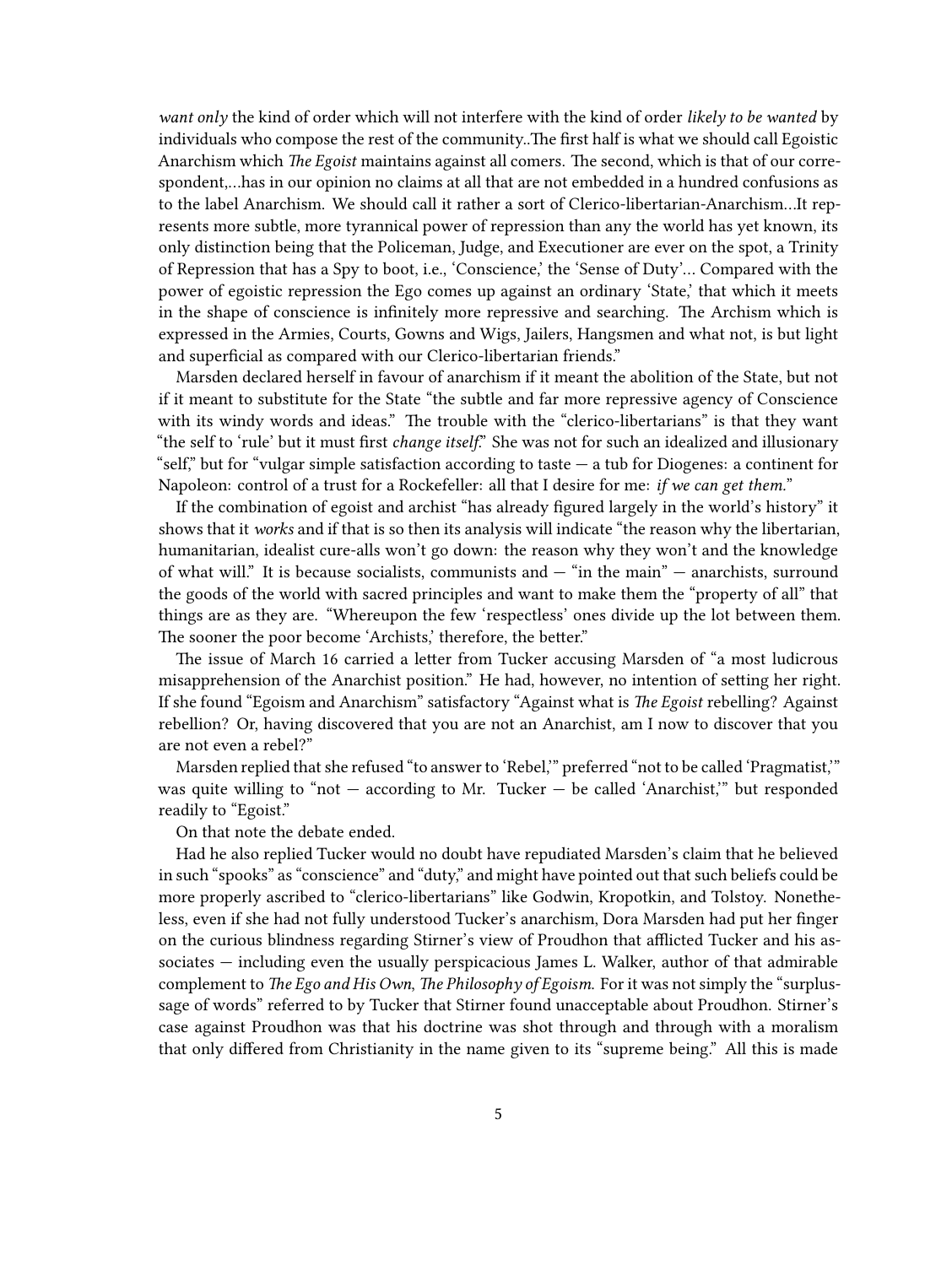very clear in *The Ego and His Own*, wherein Proudhon is shown to be a moral fanatic opposed to egoism and believing in such nonsensical abstractions as "sacred duties" and "eternal laws."

It would have been interesting to see what would have happened had not Tucker withdrawn from the debate before it had run its course. Perhaps he sensed that it might have confronted him with the failure of his attempt to synthesize the "prolix pathos" of Proudhon with the toughminded clarity of Stirner — a synthesis which was and is impossible, as Marsden realized.

Although *The Egoist* continued publication until 1919, Tucker never resumed his collaboration. Some of his friends, like Stephen T. Byington, continued to cross intellectual swords with the editor for a while, but the honeymoon of the Tuckerians with *The Egoist* had clearly ended. Unfortunately, Dora Marsden later lost her way among the metaphysical puerilities of "christian gnosticism," about which she wrote several obscure books after the end of World War I. Had she kept her head, and developed the approach she displayed in her joust with Tucker, she could have become an egoist philosopher of the first rank. But that would have been another story…